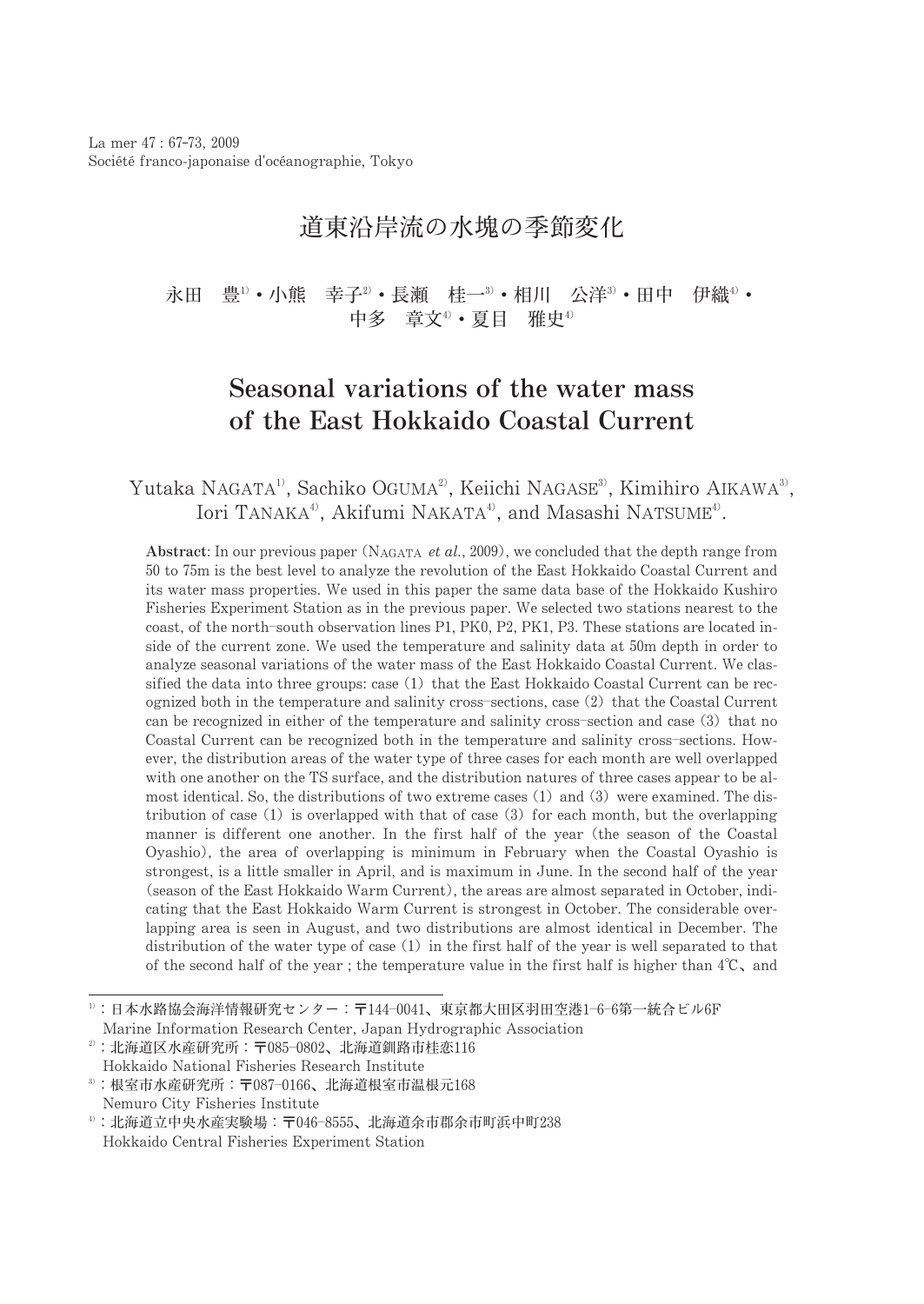that in the second half is lower than  $4^{\circ}C$ . The results obtained here indicate that the east Hokkaido Coastal Current Water cannot be generated by the water mass which has been carried directly from the Okhotsk Sea.

Keywords: the East Hokkaido Coastal Current, the Coastal Oyashio, the East Hokkaido Warm Current, water mass analysis, seasonal variations

### 1. はじめに

KURODA et al. (2006) は、日高湾沖を中心に 沿岸親潮の流速場を数値実験をもとにして論じて おり、沿岸親潮がその沖合部に顕著なフロントを 持ち、そこに速い流速場が存在することを示し、 それをADCPによる実測流速場と対比している。 また、坂本圭(私信)も道東沖についても同様の フロント構造が認められることを示している。前 回の論文 (永田ら、2009:以下では前論文と呼ぶ) において、水温・塩分の鉛直断面に現れる等値線 の形状だけから、道東沿岸流の出現状況の季節変 化を考察したが、沿岸親潮の外縁にフロント構造 が見られることは、水温・塩分の鉛直断面から容 易に沿岸親潮の存在・非存在を判定できることを 示唆している。前論文では、水温・塩分の鉛直断 面に現れる形状に、沿岸に接して低温・低塩分の 帯が現れている場合を沿岸親潮が出現していると し、高温·高塩分の帯が現れている場合を道東暖 流が出現しているとして、その現れる頻度を調べ、 年の前半(2月、4月、6月)は沿岸親潮の現れ る季節であり、年の後半(8月、10月、12月)は 道東暖流の現れる季節であることを示した。この ように鉛直断面に現れる等値線の形状だけに焦点 を絞ったのは、小笠原 (1990) が指摘しているよ うに、道東沿岸流の水の水温・塩分値が、非常に 大きな季節変化を示すために、一年を通しての水 塊特性を系統的に議論することが難しかったため である。しかし、前論文において、道東沿岸流の 厚さは、沿岸親潮の場合も道東暖流の場合も、 100m程度であり、75m深を超すと出現頻度が減 少することが示された。また、道東暖流の場合、 夏季においては、この海域を広く覆う高温・低塩 分の表層水が出現するために、30m以浅ではその 構造が見難くなることが多いことが示された。そ こで、この論文では一年を通して道東沿岸流の構 造が見易い50m深を選んで、その季節変化を論ず ることにする。

### 2. 使用したデータと解析方法

年6回観測が実施されている北海道立釧路水産 実験所の定期観測資料の中から、1990年から1996 の7年間のデータを使用した。観測は原則として、 2月、4月、6月、8月、10月、12月に行われる



Fig. 1. Routine observation network of the Hokkaido Kushiro Fisheries Experiment Station. Oceanographic observations are conducted six times per year: basically in February, April, June, August, October and December. P1, PK0, P2, PK1, P3, and PK2 are the names of the north-south observation lines from east to west.

が、この期間では1990年から1992年の3年間は、 6月の代わりに5月に、1992年には8月の代わり に7月に観測されている。これらについては便宜 上翌月に観測されたものとして取り扱う。測点の 配置はFig. 1 に示すが、PK2 測線は42°N以北に は2測点しかなく、欠測も多いため、この論文で は、P1、PK0、P2、PK1、P3の南北測線におけ る水温·塩分の断面分布を中心に検討する。前論 文で、一年を通して道東沿岸流の特性が最もよく 現れることが示された50m層の水温・塩分値を解 析の対象に選び、各測線で最も岸よりの2測点の データを選び出して用いる。これらの測点は、水 温·塩分断面形状に道東沿岸流が現れる場合には、 ほとんど例外なしに、道東沿岸流域内に含まれる。 なお、本論文においても、前論文同様、断面図に おける等値線は、水温の場合には1℃間隔で、塩 分の場合には0.1間隔で引き、その形状から、道 東沿岸流の存否を判断した。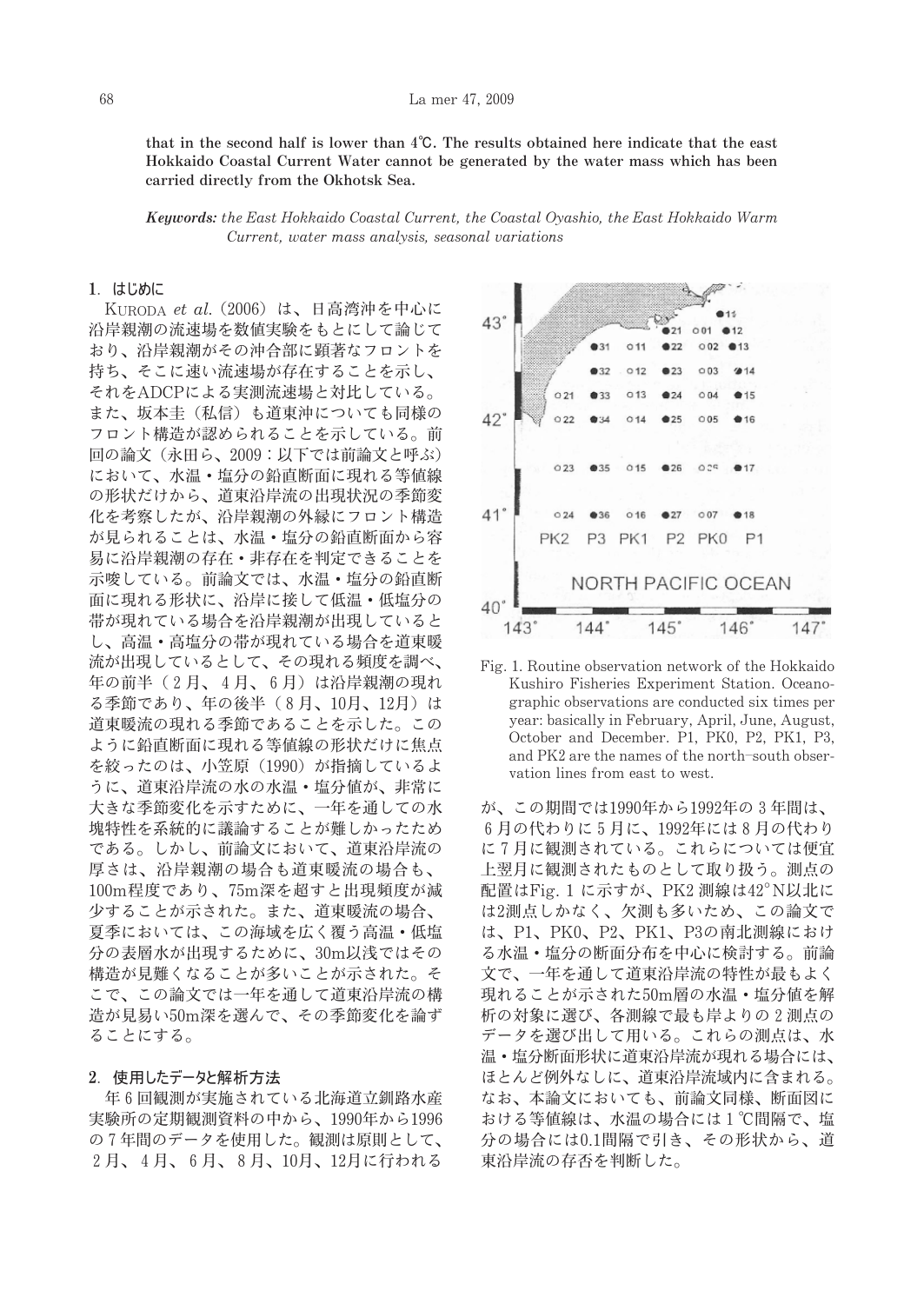出現状況の分類は、前論文の場合よりも簡略化 し、場合(1) 水温·塩分の断面の双方に沿岸親 潮あるいは道東暖流が現れており、選ばれた観測 点の50m層がその内部に含まれている場合、場合 (2) 水温·塩分の断面の片方だけに沿岸親潮あ るいは道東暖流が現れており、選ばれた観測点の 50m層がその中に含まれている場合(沿岸親潮型 では塩分分布に注目、道東暖流型では水温分布に 注目する)、場合 (3) 水温·塩分の断面の双方 に沿岸親潮あるいは道東暖流が現れていないか、 現れていても選ばれた観測点の50m層がその外部 にある場合に分けた。最初、これらの場合それぞ れについて、月別にデータを一枚のTS図上にプ ロットして見たが、データの存在範囲はどの月で も互いに大きく重なり合っており、明確な差は認 め難かった (NAGATA, 2009)。このことは、道東 沿岸流の有無によっては水塊特性がほとんど変わ らないことを意味し、他の海域(例えばオホーツ ク海) から特徴的な水塊特性を持つ海水の流入に よって道東沿岸流が形成されるとは考え難いこと を示唆している。

#### 3. 道東沿岸流の水塊の季節変化

沿岸親潮の水はその沖合の水に比べてより低温· 低塩分であり、道東暖流の沖合の水に比べてより 高温であり高塩分である。もしも、道東沿岸流の すぐ沖側の水が、道東沿岸流水が流入してこない 場合の、この海域に特徴的な水であるとすると、 場合(3)の水塊特性は、この海域に特徴的な水 であるはずである。上述のように、道東沿岸流が 存在する場合と、存在しない場合で、沿岸流の位 置の水塊の性質があまり変わらないことは何を意 味するのであろうか。そこで、上記に分類で、両 極端である場合 (1) と場合 (3) の場合を比較 して、道東沿岸流の有無によって、道東沿岸流域 の水塊特性にどのような差が現れるかを詳細に検 討して見よう。

沿岸親潮

沿岸親潮の季節である2月、4月、6月の場合 について(前論文参照)、TS図上に水型の分布を それぞれFig. 2、Fig. 3、Fig. 4に示す。これら の図では、沿岸親潮が水温·塩分の両方の断面に 明確に現れた場合(1)を●で、両断面の両方に 認められない場合 (3) を△で示している。それ ぞれの図において、●のデータ点の分布が△の分 布に比べて低塩分側に偏っていることが認められ る。しかし、いずれの月でも分布域は互いに重なっ ていることは注目すべきである。前論文で、2月 が沿岸親潮の最強期であり、ほぼ100%その出現 が認められること、出現率は4月から6月に向かっ



Fig. 2. Scatter diagram of water types on TS surface in February: solid circles  $\left( \bullet \right)$  indicate the case (1) when cold and fresh water belt (the Coastal Oyashio) can be seen along the coast on both of temperature and salinity cross-sections, and open triangles  $(\triangle)$  the case (3) when cold and fresh belt cannot seen on both of temperature and salinity cross-section. Numerals attached on curves indicate density  $\sigma$ .



Fig. 3. Same as in Fig. 2 except for April.

て順次減少していくことを示したが、面白いこと に、分布域の重なりは2月で最も少なく4月から 6月に向かって順次重複域が増大していく。6月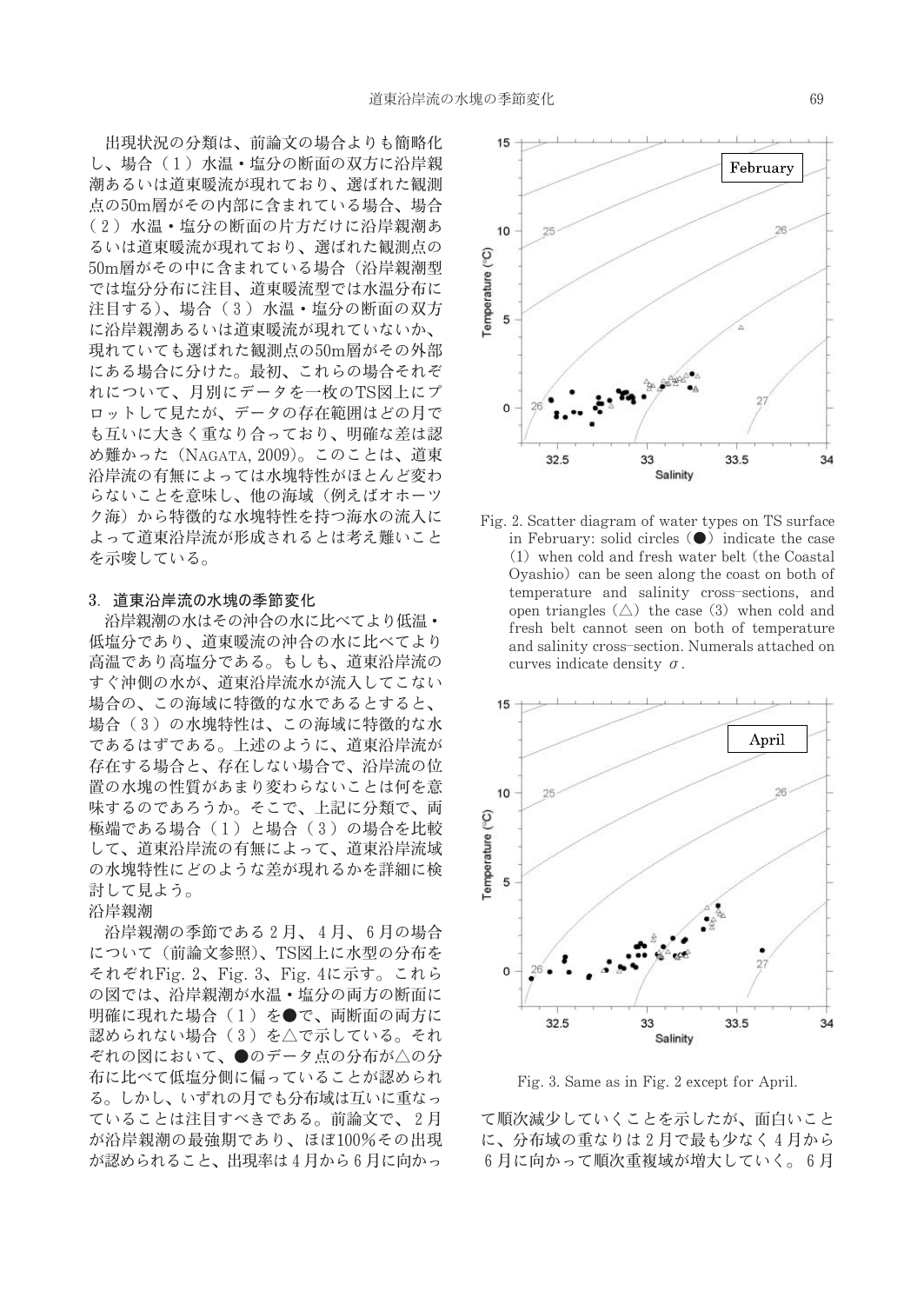

Fig. 4. Same as in Fig. 2 except for June.

では、場合 (3) のデータ (△) が、33.2以上の 高塩分側に分布域を伸ばしているが、この部分を 除くと、両者の分布域は全く重なっている。分布 域は全体として4月から6月に向かって高塩分側 にシフトする傾向があるが、分布域の重複の度合 いが沿岸親潮の強度と逆相関を示すことは興味深  $\iota$ 

Fig. 2、Fig. 3の水型の分布 (場合 (1)) は、 いわば沿岸親潮の内部の水型をランダムに採集し たものである。もしも水塊特性が季節によってき まっているならば、水型の分布は沿岸親潮の中の 水塊分布をあらわしていることになり、データ点 がその周りに分布する右上がりの直線は、平均的 な水塊分布を示すことになる。右上がりというこ とは、沿岸親潮内で岸から沖に向かって水温・塩 分が増加していくことに対応していると考えられ る。大谷 (1971) は沿岸親潮の水塊を水温2℃以 下、塩分33.0以下で定義しているが、これは2月 と4月の場合 (1) のデータ分布に対応すると考 えられるが、今回の解析結果では、より高塩分側 にもデータ点が存在する。33.3以下ではデータ点 は1つのやや右上がり直線周りに分布するが、塩 分33.3以上ではこの直線から離れるように見える。 典型的な親潮水の定義には33.3以下に取るべきか もしれない。しかし、場合 (3) のデータもほぼ 同じ範囲に現れるから、沿岸親潮の水塊を水温· 塩分の範囲を与えて定義出来るかどうか、かなり 疑問がある。

前論文で、水温、塩分の等値線をそれぞれ1℃、 0.1の間隔で引いた場合、沿岸親潮は水温断面よ



Fig. 5. Scatter diagram of water types on TS surface in August: solid diamonds  $\left(\bigstar\right)$  indicate the case (1) when warm and saline water belt (the East Hokkaido Warm Current) can be seen along the coast on both of temperature and salinity crosssections, and open triangles  $(\triangle)$  the case (3) when warm and saline belt cannot seen on both of temperature and salinity cross-section.



Fig. 6. Same as in Fig. 5 except for October.

りも塩分断面により明確に現れることを示した。 データ点の分布が、若干右上がりであるが、かな り塩分軸に平行な直線の付近に分布することに対 応していると考えられる。また、沿岸親潮の力学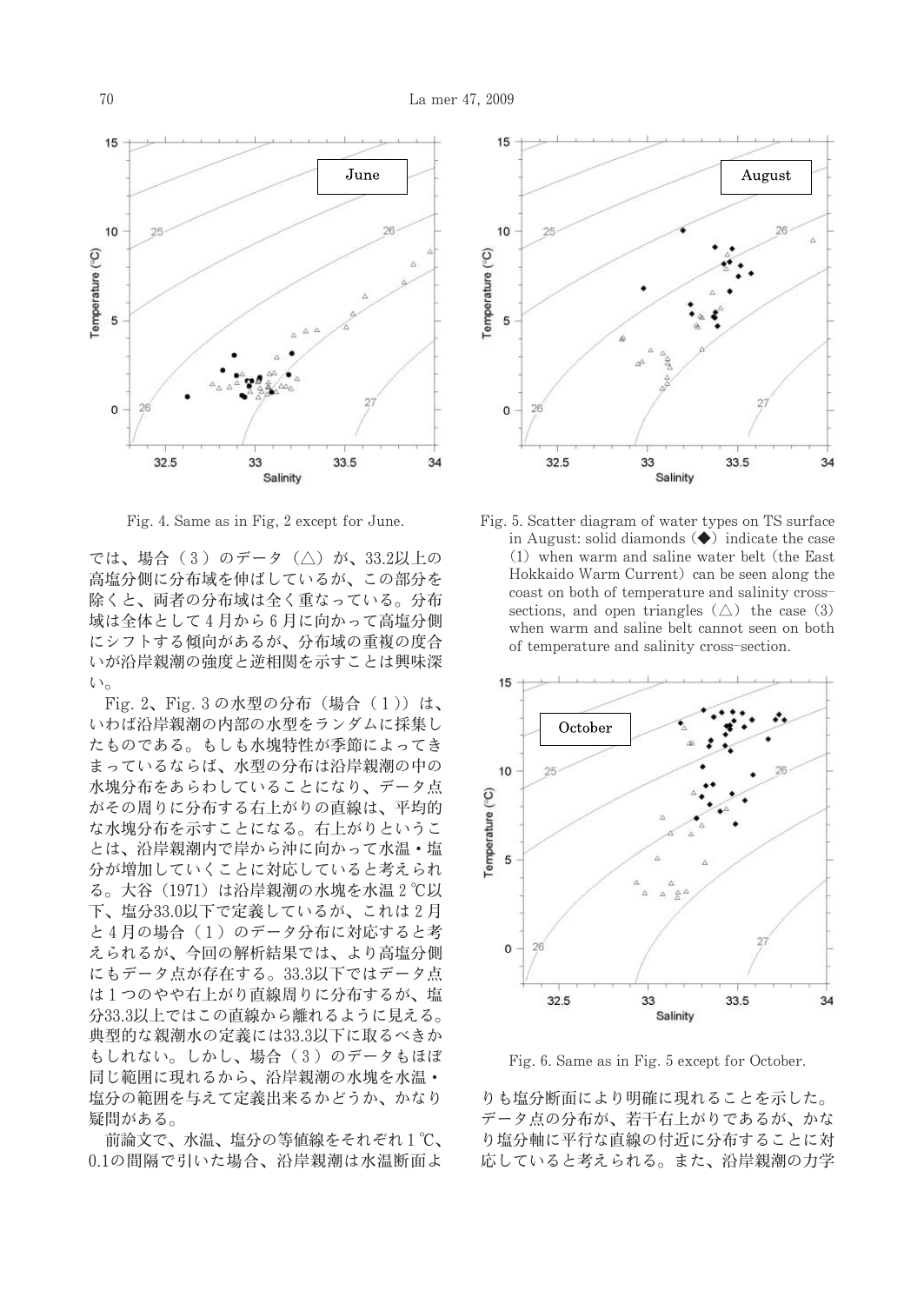

Fig. 7. Same as in Fig. 5 except for December. Water types for the case when cold and fresh water belt (the Coastal Ovashio) can be seen along the coast both on temperature and salinity crosssections are also plotted with open circles.

を考える場合、密度構造に注目する必要があると いう指摘があるが(河野時庸:私信)、この分布 特性は沿岸親潮が明確な密度構造を伴っているこ とを示唆している。

6月の水型の分布では塩分が33.3以下の部分で は、場合(1)と場合(3)のデータの分布範囲 がほぼ完全に重なっている。33.3以上の部分では、 場合(3)のデータの存在範囲が高温·高塩分側 に等密度線に沿うような形で伸びている。この分 布特性の意味合いは良く分からないが、6月は沿 岸親潮の季節から、道東暖流の季節への遷移時期 に当たっており、道東暖流的な構造が現れ始めて いるのかもしれない。遷移時期の水塊変化につい ては、さらに検討する必要がある。

道東暖流

道東暖流の季節である8月、10月、12月の場合 について、TS図上に水型の分布をそれぞれFig. 5、Fig. 6、Fig. 7に示す。これらの図では、道東 暖流水温·塩分の両方の断面に明確に現れた場合 (1) を◆で、両断面の両方に認められない場合 (3) を△で示してある。前論文で示したように 12月には、岸沿いに低温度·低塩分の沿岸親潮に 対応するような水の帯が現れる場合がある。12月 のFig. 7には、その場合の水型を、○で合わせて 示してある。

場合(1)と場合(3)の水型の分布範囲は各

月ともに、相互に重なり合っている。しかし、そ の重なり方は月によって大きく異なり12月 (Fig. 5) では全く重なりあっているのに対して、8月 (Fig. 7) においては、場合 (3) のかなりの数 のデータ点が場合 (1) のデータ域よりも低温· 低塩分側に存在しており、分布域に若干の違いが 見られる。10月 (Fig. 6) では、一部に重複する 部分はあるが、場合 (1) のデータは、場合 (3) のデータとはほとんど分離されている。前論文で は8月も、10月も同様に道東暖流が強勢となる時 期と判断したが、この水塊分析の結果は、10月に 道東暖流が最も強勢になる時期と考えるべきこと を示している。

12月を除くと、場合 (1)のデータ点 (◆) は、 低温(低塩分)側から高温側(高塩分側)に延び ている。沿岸親潮の場合に比べて、データの散ら ばりが大きく、ある直線の周りに集まっていると は言えないが、塩分変化よりも水温変化が大きく、 全体として温度軸に平行する形になっている。前 に述べたように、これを道東暖流内の水塊構造を 表すものと考えると、道東沿岸流が、塩分断面よ りも水温断面に現れ易いという、前論文の結論を 支持する形になっている。データの分布する高温 部分では、等密度線の傾きが小さくなっており、 塩分軸にかなり平行する形になっているため、デー タ分布は道東暖流は、沿岸側(高温側)から、沖 合(低温側)に密度が増大することになり、沿岸 親潮の密度構造の場合と同様の密度構造を示すこ とになる。道東沿岸流域の水深が浅いので、完全 に地衡流とみなせるかどうか分からないが、道東 沿岸では1年を通して南西流が卓越していること (日下ら、2009)と整合性がある。

12月の水型の分布 (Fig. 7) は、8月、10月の 分布とは、非常に違っている。場合(3)のデー タ点(△)は、場合(1)のデータ点(◆)より 僅かであるが、高温側、低塩分側に現れる傾向が あるが、ほとんど重なっている。また、場合 (1) のデータ点は、温度軸に平行に分布するのではな く、むしろ塩分軸に平行(ないしは等密度線に平 行)に分布している。前論文で、12月は全体とし て道東暖流の季節であると考えられることを述べ たが、この分布形状は沿岸親潮の分布形状に対応 している。12月には、時として、沿岸親潮の形状 (岸沿いに低温·低塩分の帯) が認められること があるが、その場合の水型のデータを○で示して ある。この場合の水は、場合(1)に比べても、 明らかに低塩分側に現れる。しかし、その水温値 は5℃以上あり、通常の沿岸親潮の水温よりはる かに高温である。前論文で、12月には沿岸親潮の 前駆現象が現れることがあると考察したが、水温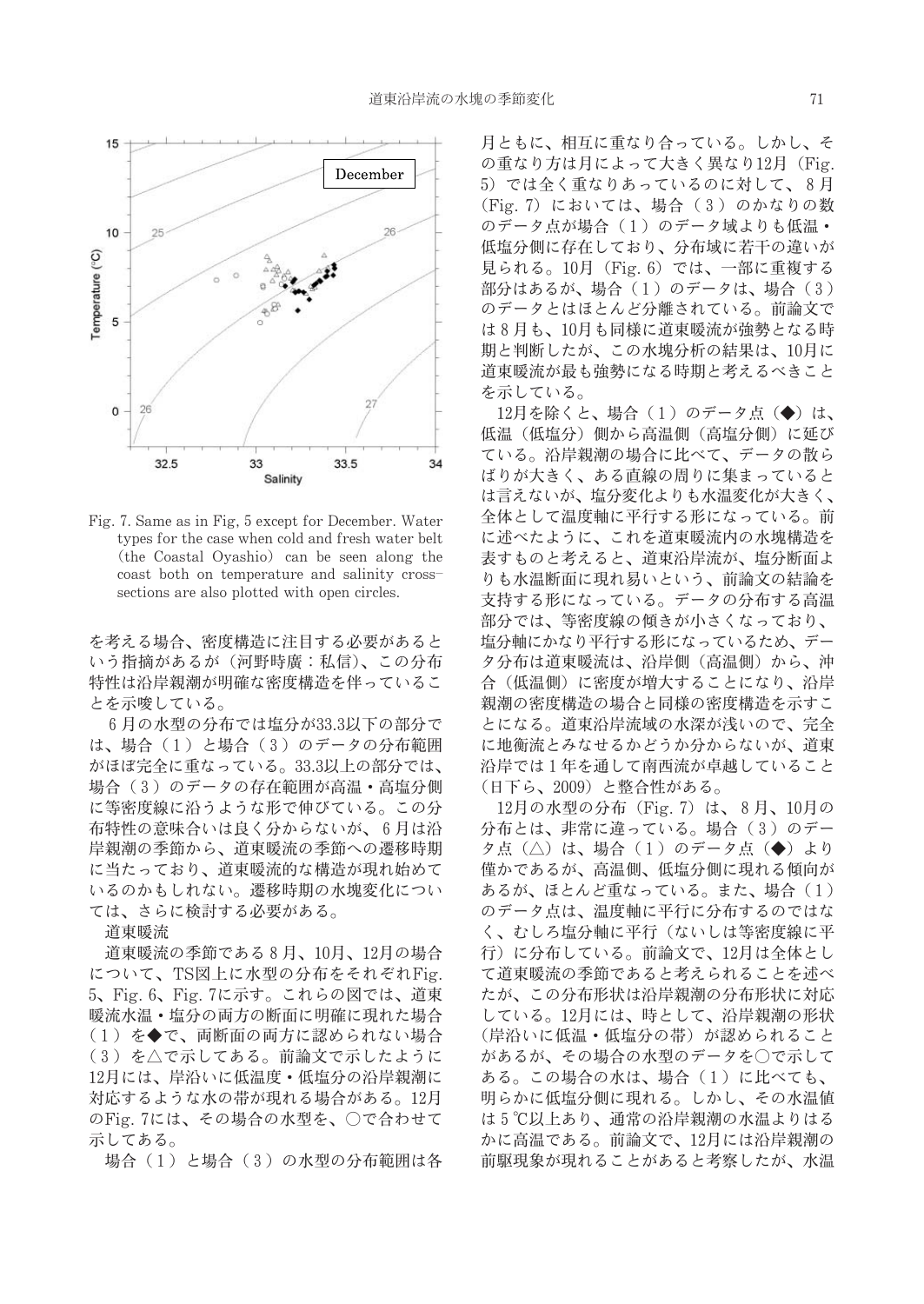

Fig. 8. Scatter diagrams of water types on TS surface in the case (1) that the Coastal Oyashio (solid symbols) or the East Hokkaido Warm Current (open symbols) can be seen both in temperature and salinity cross-sections. Solid circles  $\left( \bullet \right)$ are for February, solid triangles  $(\triangle)$  for April, solid squares  $(\blacksquare)$  for June, open circles  $(\bigcirc)$  for August, open triangles  $(\triangle)$  for October and open squares  $\Box$  for December.



Fig. 9. Seasonal variation of the water type averaged for each month. Same symbols are used just as same as in Fig. 8.

## 値が非常に高いことには留意すべきであろう。 水型の季節変化

道東沿岸流の水塊の季節変化を見るためFig. 2 からFig. 7の場合 (1) の水塊分布を1枚の図に 示したものがFig. 8である。また、各月について、 場合(1)の水温·塩分の平均値から平均的な水 塊の季節変化を示したものがFig. 9である。

先ず注目すべきことは、沿岸親潮の季節である 年の前半 (2、4、6月)と、道東暖流の季節で ある年の後半のデータが4℃を境に完全に分離さ れていることである。上述のように転換期の6月 あるいは12月の分布特性が同じ季節の他の月に比 べて若干異なった特性を持っているものの、やは り6月は沿岸親潮の季節に属し、12月は道東暖流 の季節に属していると考えるのが自然であろう。 Fig. 9の結果は、道東沿岸流の水塊特性は平均的 にはTS図上を一定の曲線上を往復するように変 化することを示している。(曲線の形状を決定す るには、月別のデータを使用して分解能を細かく、 せめて一か月にすることが望ましい。)

ここで注意しておきたいのは、水温・塩分の両 断面に道東沿岸流が認められた場合(1)と両断 面ともに認められなかった場合(3)を比較して、 両者の差異が全般的に小さかったことである。実 際には、水温・塩分の断面の一方(沿岸親潮では 塩分断面、道東暖流では水温断面)のみに認めら れる場合 (2) があり、この場合のデータはTS 図上では場合 (1)、場合 (3) の中間にあり、 両者と非常に重なって分布する。そのため、全体 は1つのグループに属するようにしか見えない。 また、Fig. 8、Fig. 9に見られるように、2か月 ごとに見た季節変化は、各月の場合(1)の水型 分布範囲に匹敵するか、それ以上に変化している。 言いかえれば、道東沿岸流域水の水塊特性は、沿 岸流の有無よりは、季節によって決まる傾向にあ ることを示す。前論文で示したように道東沿岸流 の厚さは100m程度であるから、道東沿岸流水は、 その源泉水の特性よりは、この海域にもたらされ る途中での、大気との相互作用や、陸水の影響で 決まっていることが強く示唆されていると考えら れる。

#### 4. 道東沿岸流の水塊の形成機構に関する考察

この研究は根室市水産研究所とロシアのサハニ ロ (SakhNIRO) 研究所との共同研究ハナサキ· プログラムの一環として実施されたものである。 このプログラムの中で、東北大学のグループは、 ハナサキガニのDNAの解析を通して、知床半島 の西側の斜里で得られるハナサキガニがサハリン で得られたカニと同じ集団に属するが、根室周辺 および国後島と色丹島・歯舞諸島に挟まれたユジ ノクリリスク海峡(通常三角領域と呼ばれる)に 生息するハナサキガニとは異なった集団に属する ことを示している (池田実:私信)。しかも、こ の2つの集団は遺伝学的に見て数万年前に分離さ せられたと推定される。このことは道東沿岸流水 が、その源泉を直接オホーツク海に直接求め得る